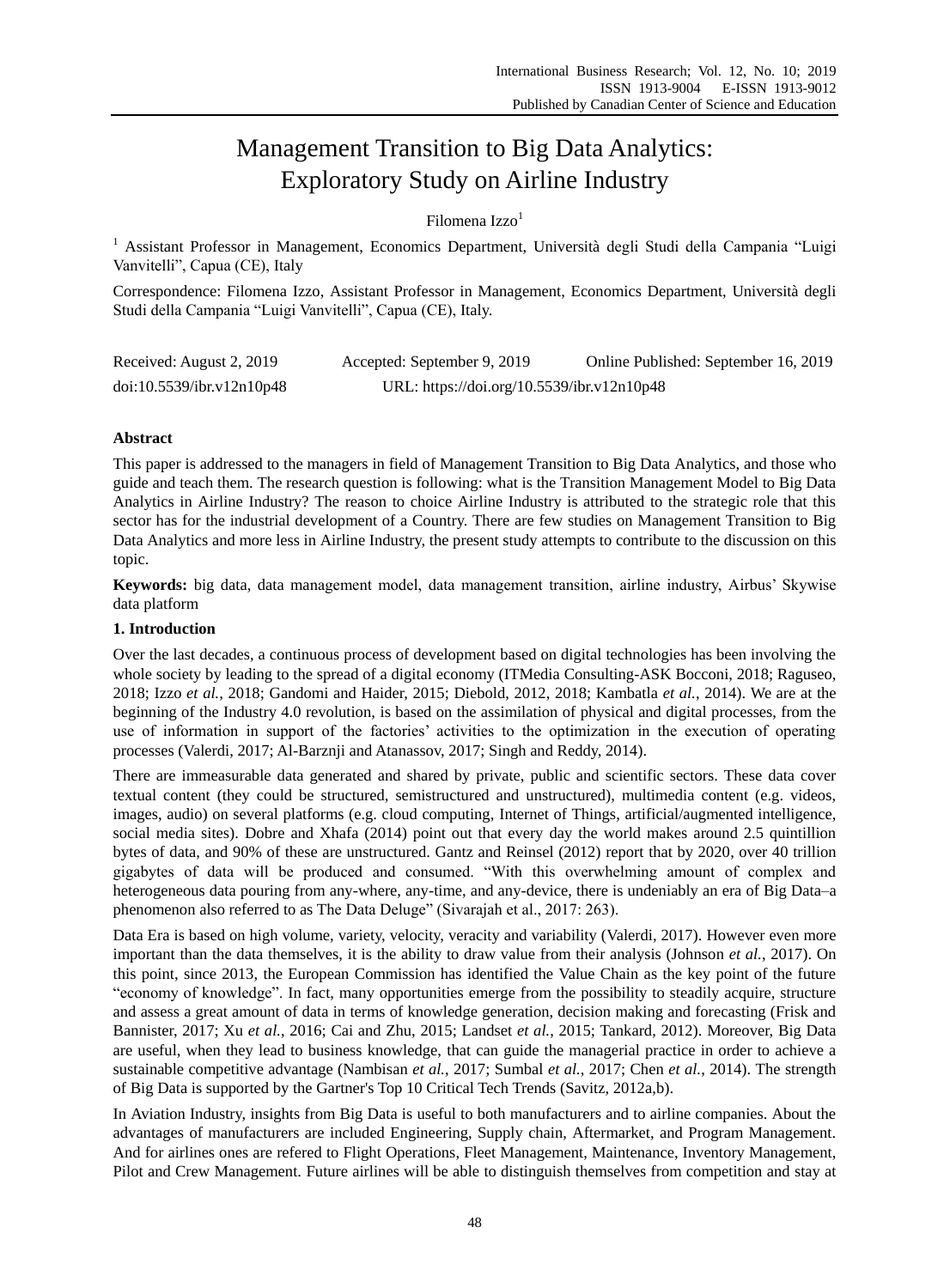the top of the market by their ability to stock and manage big quantities of data both from inside and outside (Sumathi et. al., 2017).

"With the data provided by the newest aircraft, fuel consumption, crew deployment, and flight operations could be optimized to account for varying conditions; maintenance could anticipate when parts need replacing; air congestion could be reduced; flight routes could be altered well in advance of takeoff to avoid storms; systems could back up pilots by handling routine cockpit tasks; and passengers could be kept informed about schedules and options from the minute they leave their home for the airport. It would make the planes easier to fly and maintain and more efficient. It also may reduce crew fatigue with more precise scheduling to help fill in the gaps from anticipated pilot shortages. Ultimately, the data could help with the next iteration of aircraft and systems by providing information about how their design and manufacture could be improved" (Oliver Wyman, 2017: 1).

However, Airline Industry does not seem able to fully exploit data information for lack of technological skills and infrastructure of companies. In fact, recent studies (Oliver Wyman, 2017, 2016) show that the major obstacles to use of Big Data Analytics in Aviation Industry are the lack of time, resources, skills, tools and systems needed to derive value from the data. Our study try to understand better this topic, and we pose following research question: what is the Transition Management Model to Big Data Analytics in Airline Industry?

The reason to study Airline Industry is due the strategic role that this sector has for the industrial development of a Country. There are few studies on Management Transition to Big Data Analytics, and lesser on Airline Industry, the present study tries to contribute to the debate on this topic.

The paper proceeds in following sections. Next section introduces the literature review on Transition Management Model to Big Data Analytics, and then the methodology. Later, the results are showed. Finally, discussion, conclusion and futures research direction are provided.

### **2. Literature Review: Management Transition to Big Data Analytics**

As Ardito *et al.* (2018) show the main theoretical contributions on "Management Transition to Big Data Analytics" topic are: McAfee and Brynjolfsson (2012), Manyika *et al.* (2011), Barton and Court (2012); Chen *et al.* (2012), George *et al.* (2014); Davenport and Harris (2007), Davenport and Patil (2012).

McAfee and Brynjolfsson (2012) explored how Big Data & Analytics could increase the business performance, by changing the business culture in a data driven culture. By following this approach an important element is having a management that runs the change through: 1) a clear vision of the aims; 2) involving Data Scientist with a proper knowledge of the business where the company works; 3) paying attention to the necessary technologies; 4) promoting a collaborative environment among the different company business units; it will allow the company to change into a business supported in its decisional choices from the data and the related analysis. Therefore, McAfee and Brynjolfsson (2012) underline the starting using of the Big Data, huge economic investment aren't fundamental, rather than an approach, which involves different company area.

Also Barton and Court (2012) show that in order to manage transition to Big Data analytics, it is necessary develop a culture data, based on an integrated approach of data sourcing, models elaboration and organizational transformations, without the necessity of embark on titanic revision of technologies. Moreover, a manager must rarely start from data, but rather from the identification of the business opportunities and later to establish how data can improve the company performance.

In order to obtain a data changing, according to Barton and Court, is necessary to develop Analytics which are useful for the company, and they can be used in a simple way, and be included in the processes and actions, which bring to the everyday decisions. Finally, it is necessary to update the competencies.

According to Manyika *et al.* (2011) the Analytics have the potential to transform the path, which the companies go through to organize, work and manage the talents and create value. In order to this, Manyika *et al.* proposed 8 actions, specified below.

- 1. *Posing right questions*. First of all, each company must pose the right questions according to its own priorities and with extreme clarity; asking themselves in a vague way "which patterns show the data?" can cause a waste of time and resources; some example of most useful questions are "how can we reduce the costs (or increase the income)"? or "how can we increase the productivity of each component of our single team of work?".
- 2. *Thinking small*. A significant impact of Big Data Analytics comes from thousands of small improvements.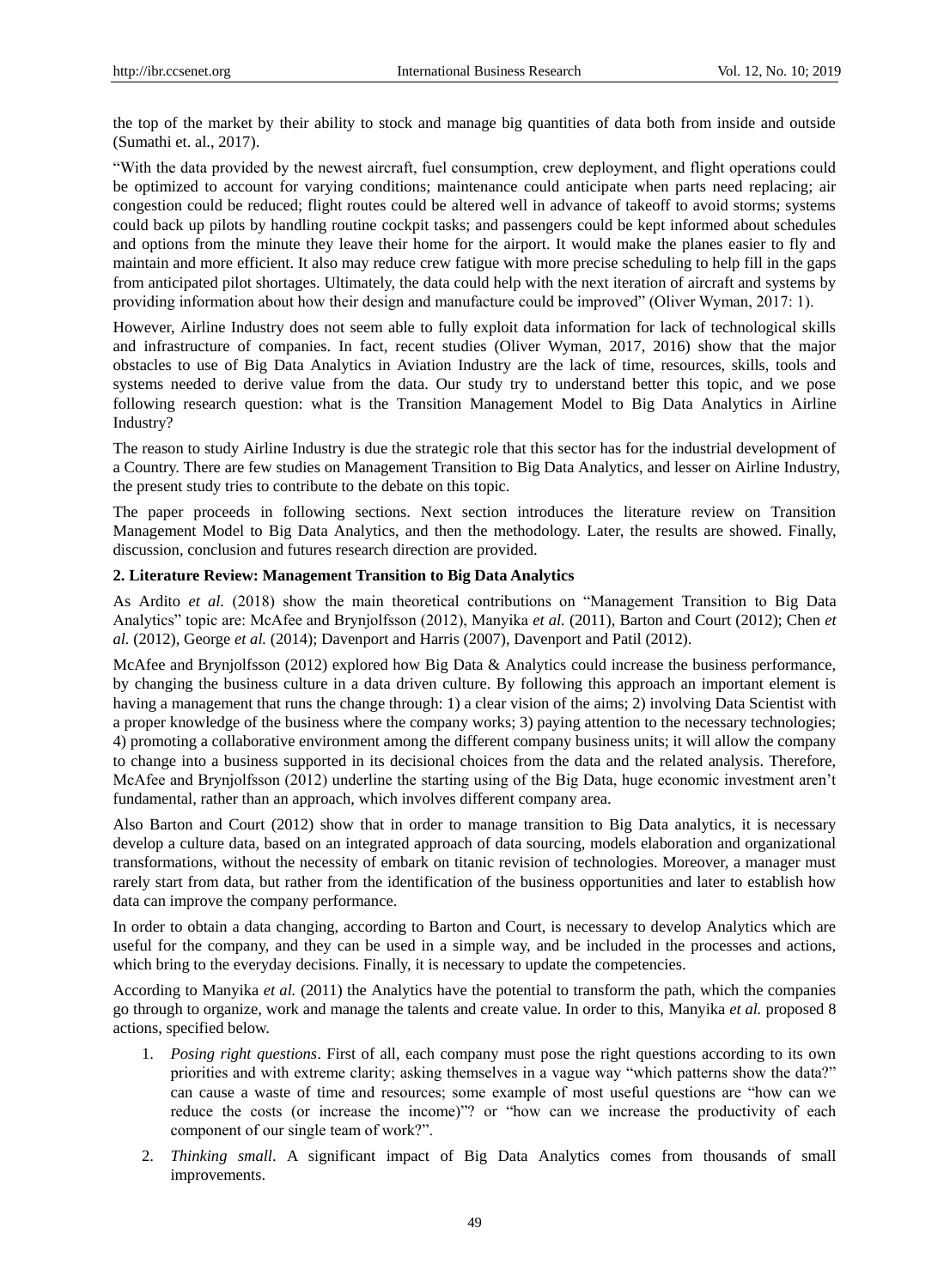- 3. *Paying attention to the taboo.* The team of analysis often ignores the suggestions coming from the data that it consider imperfect because of the poor quality or because they are incoherent or dated.
- *4. Making connections*. The company must consider also the information, that can derive from the link among more sets of data, and go thought each internal silos' companies.
- 5. *Acting according to a "continuous cycle" decisional model*: *observe, orient, decide and act*. Google represents a good example of company, which adopts this approach, by taking decisions founded on the analysis of the collected data, and by later quickly incorporating the feedback from analytics in new solutions, and by proposing new products of success.
- 6. *Making the analysis output usable*. Companies often employ professional figures with strong analysis competencies more than of results presentation. Obviously the technical competence is a necessary requirement, which is to be supported by the capacity of formulating in a clear way and pleasant results, in order to have the manager not considering them too complicated (and consequently, he could not use them). Furthermore, an interface user-friendly is appreciated by all the employees of the company, which take advantage from the Analytics.
- 7. *Building a team with the multiple and different competences*. The Analytics are a team sport, where the key members are the Data Scientists, who help to develop and apply complex analytical methods. As well as there are other specialists such as engineering and *cloud and data architects*, also developers of user interfaces and creative designers, who grant that the analysis output is usable and pleasant, and an intermediate figures, who connect the Analytics with the business.
- 8. *Let that the outputs of analysis are used*. Big Data Analytics do not end in themselves, but they have to be incorporated in one of the operative models, and in the daily flow of work of the company.

The best daily indicator to evaluate an Analytics program, is not the quality of the available data, neither the level of competences of the employee, but the responsibility of the business management, making sure that the insights coming out from the data analysis are actually used. The real aim, is not the adoption of an advanced analysis system but to make sure that it serves the company.

Also George *et al.* (2014), Davenport and Patil (2012), Chen et al. (2012), Davenport and Harris (2007) observe that for a company, the true challenge is not in the availability of data, but in the capacity to read the data and to have an immediate reaction, to avoid the late correction. They point out that a company wants manage the transition to Big Data analytics requires a gradual adoption of processes, and needs competence, data culture and data governance.

Based on literature study we advance the following propositions about Management Transition to Big Data Analytics:

*P1. Each company should leave from the analysis (a real diagnostics) and the identification of the lever on which to act in order to improve its performance; later it should pass to the planning technological progresses.* 

*P2. After a "diagnostics" phase the company should implement the project of digital innovation. The implementation should happen through an agile approach in order to sharpen, and test new solutions in a short period, with the involvement of the whole organization, in order to have everyone understand the benefits brought by the innovation and acquire the adequate competencies for an effective use of the means.*

*P3. In Management Transition to Big Data Analytics, the key role was played by the top management, which must support the process of transformation of the company, in a way that all organization is interested and innovations are incorporated into daily procedures, with the agreement of all company's employee.*

*P4. In order to take benefits (in terms of competitive advantage) from the data driven innovation, it needs new company procedures, which invest both the strategic, technological, and governance aspects.* 

#### **3. Methodology**

In order to answer our research question we conducted an exploratory study (Miles and Huberman, 1994; Yin, 2009) on Airline Industry, with focus on Airbus Skywise Platform.

The data collected are based on a desk search, with a collection of mainly online information: Aerospace Technology report, Market Line data base, companies web site (e.g. Airbus, Skywise Platform, United Airlines, Delta Airline, Finnair, Latam Airline, Go Air, Sri Lankan Airlines, EasyJet, Emirates, Etihad Airways, Cebu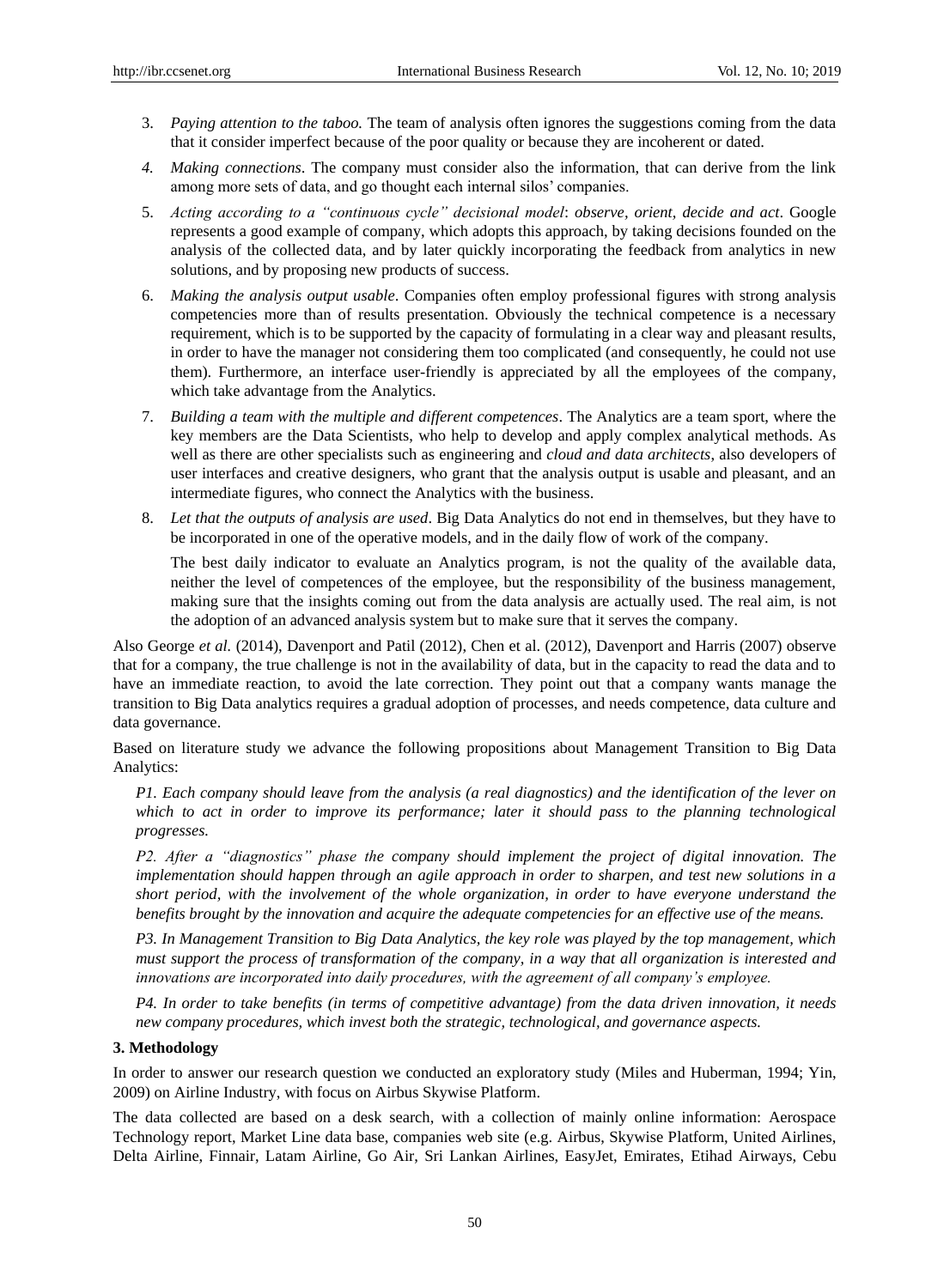Pacific, Allegiant Air, Pegasus Airlines, Philippine Airlines), specialised web site (e.g. China.org.cn, Aviator, Air Transport World).

In accordance with our research goal, and based on Boston Consulting Group approach (2013, 2017) we analyses following aspect:

- 1. Data Vision. These capabilities are crucial in determing the role data and analytics play in a company's business model and strategy and the impact on value creation.
- 2. Data Usage. These skills enable a company to generate and evaluate idea for using data.
- 3. Data Engine. These capabilities center around the structures personnel, proceed and technology that enable a company to collect, store, mange and use data.
- 4. Data Ecosystem. These skills are tapped to create partnership and other external relationship that play a role in big data business models and strategies.

# **4. Results**

For long time, Airline Industry has a large amount of data, but does not seem able to fully exploit the data information because of lack of technological skills and infrastructure (Sumathi *et al.*, 2017).

As emerges from a recent survey by Accenture (2016), for the aviation companies (Original Equipment Manufacturers and airline companies) data Analytics have become a priority, having understood that the information, that can be drawn from Big Data, can become useful strategies to increase competitive advantage.

In particular, Analytics can bring important competitive advantages both for Original Equipment Manufacturers and for airlines, bringing benefits in engineering, after-sales, the entire supply chain, and project management activities (Bruno, 2017).

Recent studies (Oliver Wyman, 2017, 2016) show that the major obstacles to adopt Big Data in Airline Industry are the lack of time, resources, skills, tools, technology infrastructures and systems required to derive value from the data.

It is in this point of weakness of Airline Industry fits Airbus offer with Skywise Data Platform.

Airbus is a manufacturer of aerospace and defense products and related services. The company offers commercial aircraft, passenger aircraft, corporate jets military aircraft, space systems, space exploration systems, earth observations systems, navigation systems, orbital systems, telecom satellites and unmanned aerial systems (UAS). It has180 international locations and 12,000 direct suppliers (Airbus, 2019a).

"Airbus has launched a new aviation data platform – Skywise - in collaboration with Palantir Technologies – pioneers in big-data integration and advanced analytics. Skywise aims to become the single platform of reference used by all major aviation players to improve their operational performance and business results and to support their own digital transformation" (Airbus, 2017:1).

Skywise data platform developed and used by Airbus has seen great success in the analysis and prediction of failures (Neugebauer, 2018). The subsequent increase in safety and operational efficiency is imperative in the progression of such cyber-physical systems, as a key differentiator in effective operations management (Zhou, Fu, & Yang, 2016).

Adopting Skywise data platform, each users with one access point to cloud-based platform Skywise, have the opportunity to enrich their company data, by bringing together own data to Airline Industry data. These airline industry data include "work orders; spares consumption; components data; aircraft/fleet configuration; on-board sensor data; and flight schedules" (Airbus, 2017:1).

Skywise could help airline companies creating value in more key areas as: "reducing flight disruptions; decreasing maintenance cost through predictive maintenance; optimising flight operations; transforming cabin and ground operations; making faster decisions to cope with unexpected events; and optimising fleet management by interpreting high volumes of fleet and flight operations data […] This resulting value will soon give Airbus' customers new insights at aircraft, fleet, company, and global level" (Airbus, 2017:1). "Skywise aims to become the platform of reference used by all major aviation players to improve their operational performance and business results and to support their own digital transformation" (Airbus, 2018a:1).

Skywise allows airlines to integrate their operational, maintenance, and aircraft data into a secure and open platform; they can store, access, manage, and analyse own data with selected Airbus data and global airline benchmark data without the need of extra infrastructure investments. Moreover, the technology driving Skywise Platform is created to work with customers' existing IT infrastructures. So they don't need additional investment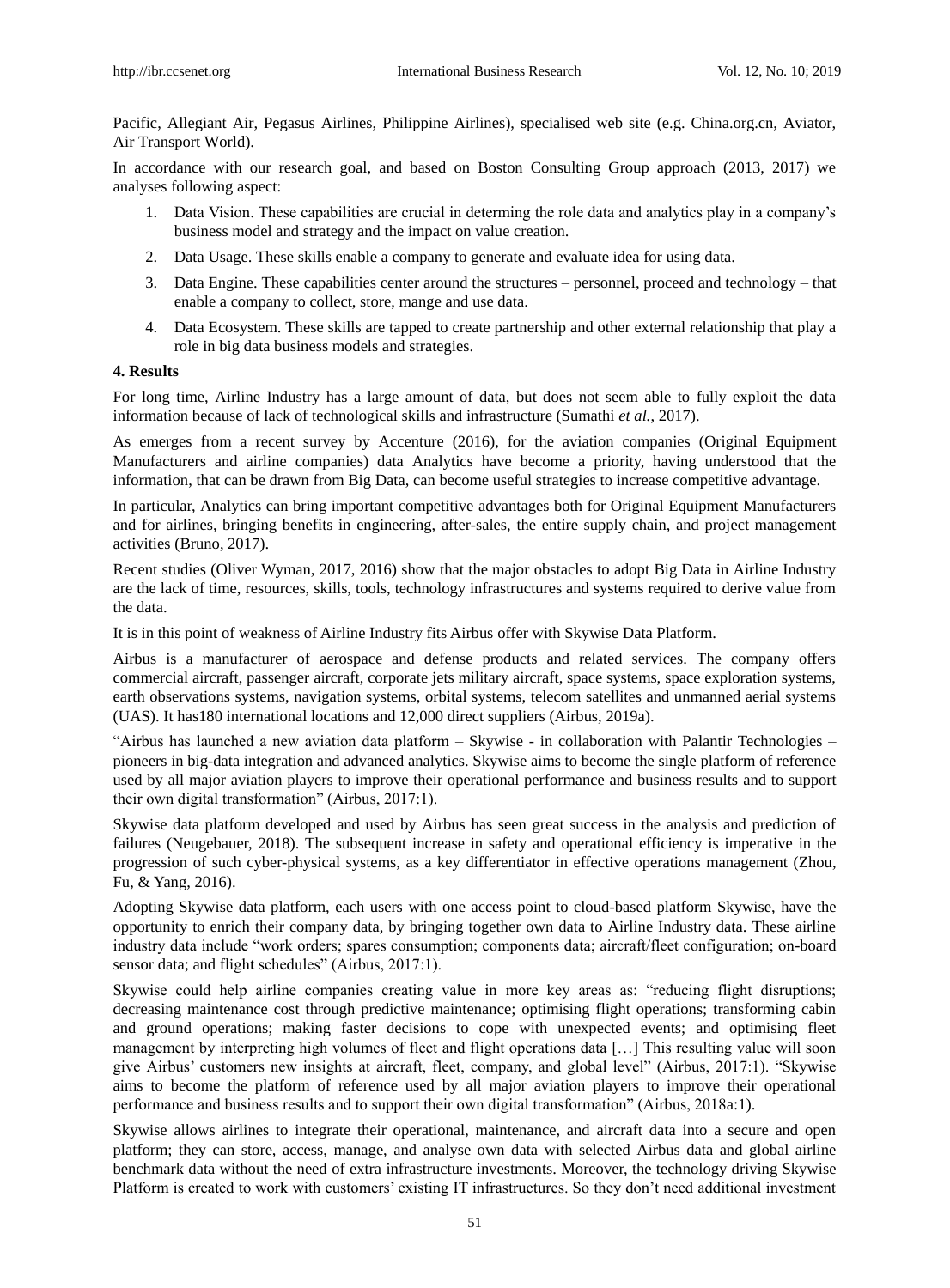#### in Data Engine.

Today, numerous major airlines around the world - United Airlines, Delta Airline, Finnair, Latam Airline, Go Air, Sri Lankan Airlines, EasyJet, Emirates, Etihad Airways, Cebu Pacific, Allegiant Air, Pegasus Airlines, Philippine Airlines, WOW Air, Japan Airlines, Bangkok Airways, All Nippon Airways, LATAM, Peach Aviation, Spring Airlines, Air Asia (Airbus, 2019c), – adopted Skywise Platform.

They adopt Airbus Data Platform for: "events tracking and resolution; turnaround-time analysis; operations analytics; predictive maintenance; reliability analysis and benchmarking; maintenance decision support" (Airbus, 2019c:1). Following we report some testimonials by companies that have adopted Skywise Platform.

United Airlines vice-president Praveen Sharma said: "We are proud to partner with Airbus and Palantir on this new data platform, which will allow us to maximise the performance of our Airbus fleet by analysing the best data we have available and using those insights to continuously improve our operation." (Aerospace Technology, 2019:1).

Delta VP-engineering and quality assurance Gary Hammes said "This is another tool to improve the overall reliability of the air-craft and customer experience. This platform will put us another step in front of the competition in predictive maintenance and safety of operations" (ATW, 2019:29).

Finnair head of compliance and operations development Matti Kart- tunen affirmed that Finnair adopted Skywise "to gain insights on aircraft maintenance as well as give aid on analyzing aircraft health" (ATW, 2019:29).

Ignacio Pardo Holtheuer, Manager, digital Transformation at LATAM said "with Skywise we improved a lot of operational reliability […] we reduced the fraction of mechanical issues leading to delays by 10%. […] I like the most Skywise […] there are two thinks. The first one we have basic skills which work in Skywise, that is not coming in other solution, that you can see on the market. In our organization we solved 90% of the cases with basic users, so this is a huge value for us. And the second, it is very easy to connect different data sources, and it is very flexible, when we work on it. […] We love Skywise"

(https://skywise.airbus.com/en/success-stories.html#medialist\_copy\_11469-video-video-all\_ml\_0-1).

Mr. Jeh Wadia MD and Acting CEO of GoAir (India) said ""With the growth of our A320 fleet, we are delighted to join Skywise. We are convinced this digital platform will support our daily operations," (Airbus, Press Release, 2019a:1).

Capt. Rajind Ranatunga, Sri Lankan Airlines Chief Officer Service Delivery said "We are confident that Sri Lankan Airlines will benefit from Skywise within our current digital transformation" (Airbus, Press Release, 2019a:1).

Carolyn McCall, CEO of EasyJet, commented: "Over two years our engineers and IT team have been working very closely with Airbus to build the capability to capture the data created by the aircraft systems to try and help minimise and prevent delays. Through this work we have managed to identify the most frequent 100 aircraft faults that cause disruption to our passengers and have been working out how to use the data to detect these faults as they develop" (Aviator, 2017:1).

Emirates Engineering SVP Ahmed Safa said "With Skywise Platform we improved our operational reliability by 1% during eight months in 2017." (ATW, 2019:29).

Olaf Ploog, Head of Fleet Management at Etihad Airways said "Skywise help us to transform data in to useful information and knowledge, and finally making decision in technical operations of fleets. […] It is easy to adapt and powerful in its use. […] We use Skywise in predictive maintenanace". (https://skywise.airbus.com/en/success-stories.html#medialist\_copy\_11469-video-video-all\_ml\_0-2)

Frances Torres, Director Operations Support at Cebu Pacific affirmed "[…] Skywise helped us to get higher insight and understanding into our business, both on the maintenance side and on the operational side. (https://skywise.airbus.com/en/success-stories.html#medialist\_copy\_11469-video-video-all\_ml\_0-3)

Travis Yost, Director MX Ops Planning & Analytics at Allegiant Air said "[…] Skywise helped us to reduce airline delays, cancellations and AOG scenarios [\(https://skywise.airbus.com/en/success-stories.html#medialist\\_copy\\_copy\\_-video-video-all\\_ml\\_1-1](https://skywise.airbus.com/en/success-stories.html#medialist_copy_copy_-video-video-all_ml_1-1) )

Haluk Demirok, Maintennace Programs & Reability Leader at Pegasus Airlines affirmed "[…] Skywise give us the opportunity to handle all the platforms in one single point. […] We wish Skywise to keep it simple thinks: simple, access from everywhere, and we want to knowledge share [\(https://skywise.airbus.com/en/success-stories.html#medialist\\_copy\\_copy\\_-video-video-all\\_ml\\_1-2](https://skywise.airbus.com/en/success-stories.html#medialist_copy_copy_-video-video-all_ml_1-2) 9 ). Firat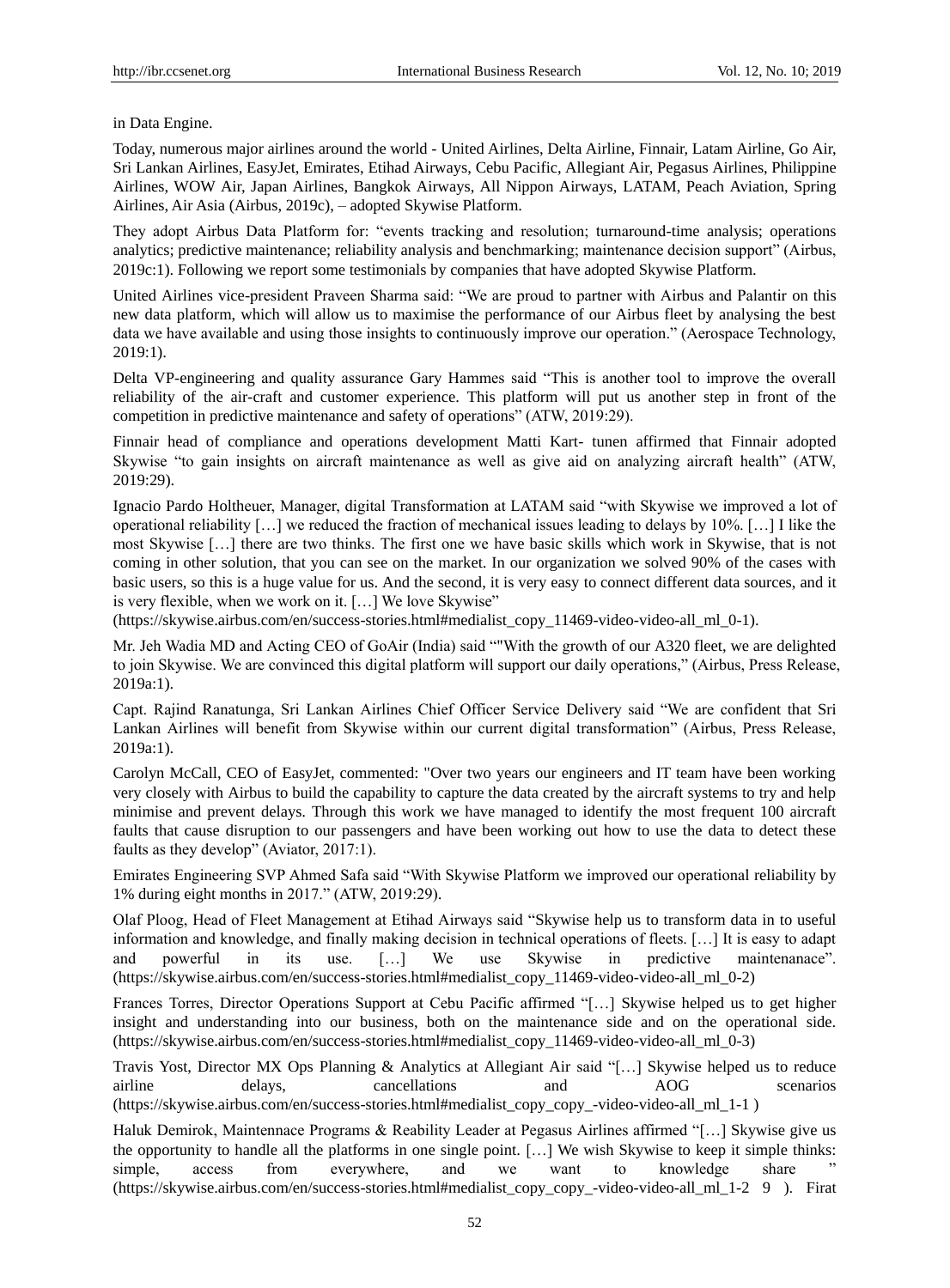Uysalol, Project Development & Proccess Engineer at Pegasus Airlines said "[…] Skywise help us to became a digital airline" airline airline anns an t-aisean airline anns an t-aisean airline airline airline airline air

[\(https://skywise.airbus.com/en/success-stories.html#medialist\\_copy\\_copy\\_-video-video-all\\_ml\\_1-2](https://skywise.airbus.com/en/success-stories.html#medialist_copy_copy_-video-video-all_ml_1-2) 9 )

#### **5. Discussion**

Analytics can bring important competitive advantages in both fields: the Original Equipment Manufacturers (Airbus) and the airlines, bringing benefits in engineering, after-sales, the entire supply chain, and project management activities.

In particular, in Airline Industry insights from Big Data is useful to flight operations, fleet management, maintenance, inventory management, pilot and crew management. Airlines will be able to distinguish themselves from competition and stay at the top of the market by their ability to collect and manage big quantities of data both from inside and outside.

As highlighted, Airline Industry does not seem able to fully exploit the information for lack of technological skills and infrastructure. In fact, we found that the major obstacles to use of Big Data Analitics in Airline Industry are the lack of time, resources, skills, tools and systems needed to derive value from the data. In this point of weakness of Airline Industry fits Airbus offer with Skywise Platform.

Airbus Skywise Platform bringing together the different actors of the Aviation Industry breaking the silos within and outside each organisation in order to manage transition to Big Data Analytics leveraging on sharing information.

These data (e.g. flight schedules, work orders, components data, spares consumption, aircraft/fleet configuration, on-board sensor data) enable users to improve many function, as such as predictive and preventative maintenance, operational efficiency, aircraft performance, reporting for regulatory bodies.

From the company testimonials and the information gathered, it clearly emerges that airlines, who have adopted Skywise, have a clear *Data Vision* and *Usage*, they are aware of the strategic role that Big Data & Analytics play in own company's business model, and strategy and the impact on value creation.

Moreover, Skywise Platform is easy to use, it can be adopted with basic users, so with existing companies' *Data Engine*; in fact, airline companies don't need additional investment in technology infrastructure to gain insight from big data.

Finally, with Skywise Platform every airlines create a directly partnership with Airbus and indirectly with airline industry system (*Data Ecosystem*); in fact, each users with one access point to cloud-based platform Skywise, have the opportunity to enrich their company data, by bringing together own data to airline industry data.

This opens up new challenges for the field of Airline Industry, and in general for Industrial Engineering, these emerging trends is "Platform Economy" to lead this Big Data technological revolution.

According with recent study (Zutshi and Grilo, 2019; Bettoni et al., 2018) the rising of Digital Platforms is changing every sector of the economy; more Industries, as well as Industrial Engineering, are adopting platforms to manage business, find new partners, manage quality as well as improve performance of marketing and customer support functions.

# **6. Conclusion**

The study shows that, for the Airline Industry, the biggest obstacles to implement Big Data Analytics are: lack of resources, skills, tools, and systems needed to extract value from data. These problems can partly be solved thanks to the Skywise Data Platform, offered by Airbus.

In fact, airlines adopting "Skywise can integrate their own operational, maintenance, and aircraft data into one secure and open cloud; wherein they can stock up, access, manage, and analyse selected Airbus data together with their own data and global benchmarks without the need for additional infrastructure investments. Moreover, airlines that agree to share operating data from their Airbus fleet can access the platform at no cost" (Airbus, 2018a:1). Skywise give airlines important competitive advantages, bringing benefits in engineering, after-sales, the entire supply chain, and project management activities.

So, Skywise allows companies to it allows airlines to overcome their economic, knowledge, skills, tools and system barriers to manage the transition to Big Data Analytics. It is emerging new trend called "Platform Economy" which makes easier Management Transition to Big Data Analytics.

Industry Platforms gives many research option, for example we see two platform research questions, that could help us better understanding innovation strategy, and management of technological change. First, we could better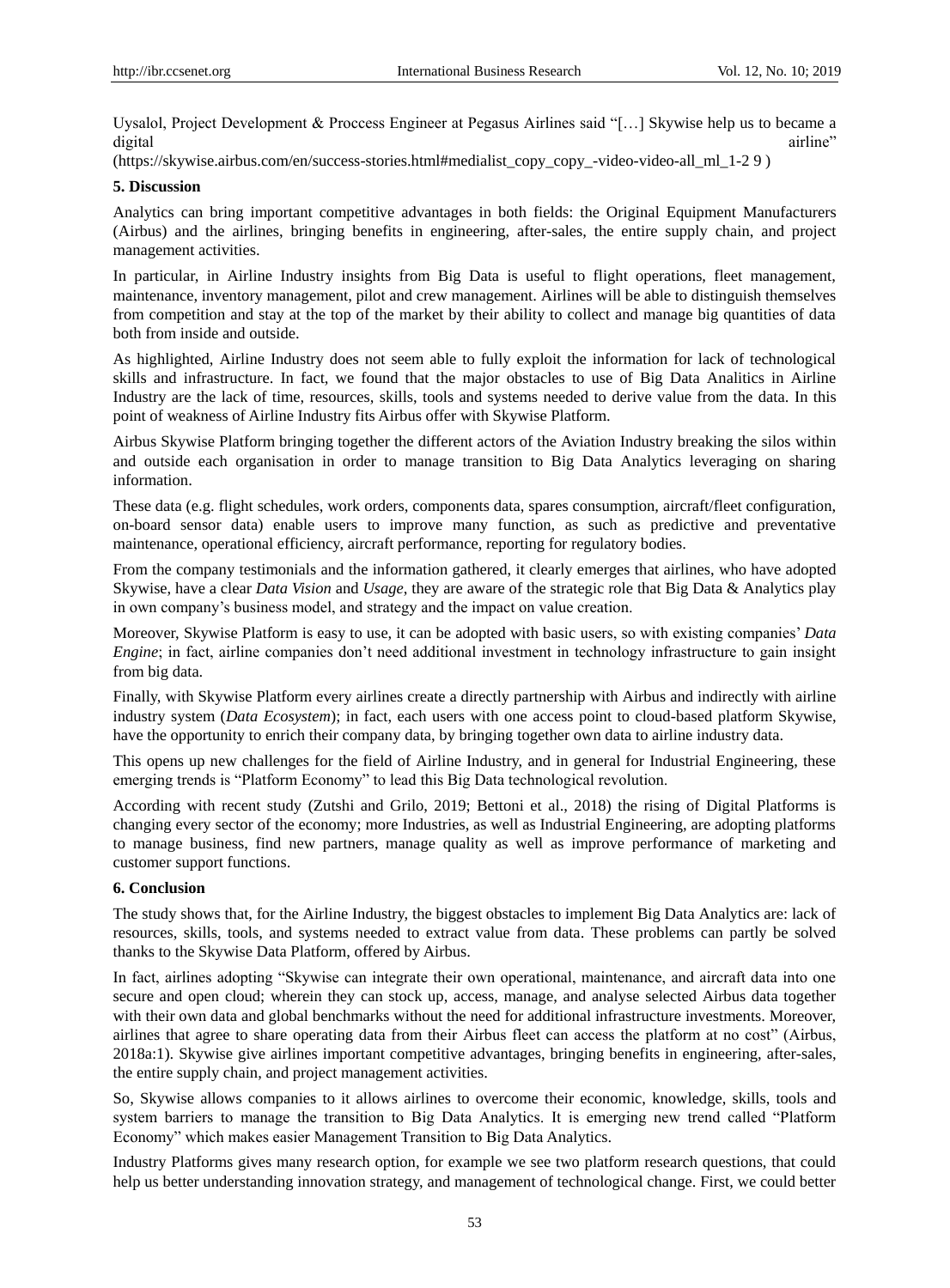understand the link between emergence of platform leadership and evolution of business ecosystem. Second, how industry platform focus the attention of innovators on peculiar path of technological change.

The results of our research should be supported by interviews with the companies (for example United Airlines, Delta Airline, Finnair, Latam Airline, Go Air, Sri Lankan Airlines, EasyJet, Emirates, Etihad Airways, Cebu Pacific, Allegiant Air, Pegasus Airlines) that have joined Skywise Platform, in order to better understand the Transition Management Model to Big Data Analytics.

Another aspect that could be analyzed is Data Transition Management Model in Aviation Supply Chain, focused on small and medium enterprises.

Finally, future research could explore the relationship among big data, academic/research ecosystem and supply chain management.

The hope is that this paper will initiate a productive debate and promote researchers to conduct studies about the Big Data Transition Management Model.

#### **References**

- Accenture. (2016). Make Your Digital Connection: From Digital Strategy to Airline Strategy. Retrieved from www.accenture.com
- Aerospace Technology. (2018). PAL and Airbus sign maintenance deal for A350-900 aircraft. Retrieved from <https://www.aerospace-technology.com/news/pal-airbus-sign-maintenance-deal-a350-900-aircraft/>
- Aerospace Technology. (2019). United Airlines and Airbus to manage data and predictive maintenance. Retrieved from<https://www.aerospace-technology.com/news/united-airlines-airbus-aircraft-data/>
- Air Transport World (ATW). (2019). Tools of the trade. OEMs and airlines tap into software systems that enhance operations. February 2019. Retrieved from Atwonline.com
- Airbus. (2017). Airbus launches Skywise-aviation's open data platform. Retrieved from [https://www.airbus.com/newsroom/press-releases/en/2017/06/airbus-launches-new-open-aviation-data-platf](https://www.airbus.com/newsroom/press-releases/en/2017/06/airbus-launches-new-open-aviation-data-platform--skywise--to-sup.html) [orm--skywise--to-sup.html](https://www.airbus.com/newsroom/press-releases/en/2017/06/airbus-launches-new-open-aviation-data-platform--skywise--to-sup.html)
- Airbus. (2018a). Airbus' open aviation data platform Skywise continues to gain market traction. February 7<sup>th</sup>, 2018, Retrieved from [www.airbus.com](http://www.airbus.com/)

Airbus. (2019a). Company profile.

- Airbus. (2019b). Go Air and Sri Lankan Airlines opt for Skywise by Airbus. Retrieved from [https://skywise.airbus.com/en/news-and-events/press-releases/2019/02/go-air-and-sri-lankan-airlines-opt-fo](https://skywise.airbus.com/en/news-and-events/press-releases/2019/02/go-air-and-sri-lankan-airlines-opt-for-skywise-by-airbus.html#media-list-document-document-all_ml_0) [r-skywise-by-airbus.html#media-list-document-document-all\\_ml\\_0](https://skywise.airbus.com/en/news-and-events/press-releases/2019/02/go-air-and-sri-lankan-airlines-opt-for-skywise-by-airbus.html#media-list-document-document-all_ml_0)
- Airbus. (2019c). Skywise community expands. Retrieved from <https://www.airbus.com/newsroom/news/en/2019/04/skywise-community-expands.html>
- Al-Barznji, K., & Atanassov, A. (2017). Review of big data and big data mining for adding big value to enterprises. *Science, Engineering & Education, 2*(1), 50-57.
- Ardito, L., Scuotto, V., Del Giudice, M., & Messeni, P. A. (2018). A bibliometric analysis of research on Big Data analytics for business and management. Management Decision. https://doi.org/10.1108/MD-07-2018-0754
- Aviator. (2017). EasyJet deploys Airbus Skywise platform for gains in predictive. Retrieved from <https://newsroom.aviator.aero/easyjet-deploys-airbus-skywise-platform-for-gains-in-predictive/>
- Barton, D., & Court, D. (2012). Making Advanced Analytics Work for You. *Harvard Business Review, October 2012,* 1-7.
- Bettoni, A., Barni, A., Sorlini, M., Menato, S., Giorgetti, P., & Landolfi, G. (2018). Multi-Sided Digital Manufacturing Platform Supporting Exchange of Unused Company Potential. In 2018 IEEE International Conference on Engineering, Technology and Innovation (ICE/ITMC) (pp. 1–9). <https://doi.org/10.1109/ICE.2018.8436294>
- Boston Consulting Group. (2013). Using Data to Transform Business Models. Retrieved from [www.bcg.com](http://www.bcg.com/)
- Boston Consulting Group. (2017). Are You Set Up to Achieve Your Big Data Vision?
- Bruno, M. (2017). Big Data Commands Big Attention in Aerospace and Defense. Aviation Week & Space Technology. May  $5<sup>th</sup>$ , 2017.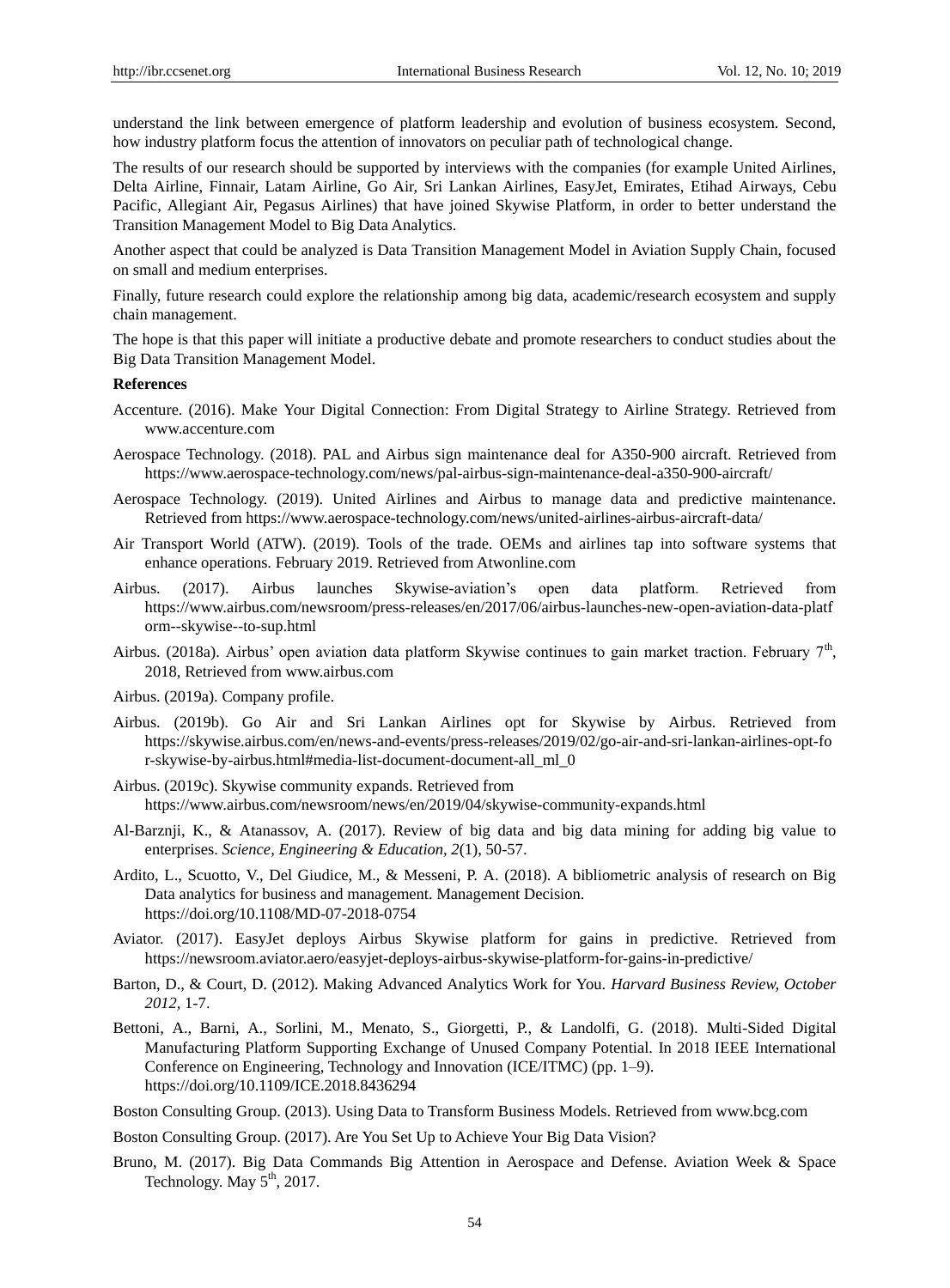- Cai, L., & Zhu, Y. (2015). The challenges of data quality and data quality assessment in the Big Data era. *Data Science Journal, 14*(2), 1-10. https://doi.org/10.5334/dsj-2015-002
- Chen, H., Chiang, R. H. L., & Storvey, V. (2012). Business intelligence and analytics from Big Data to big impact. *MIS Quarterly, 36*(4), 1165-1188. https://doi.org/10.2307/41703503
- Chen, M., Mao, S., & Liu, Y. (2014). Big Data: a survey. *Mobile Networks and Applications, 19*(2), 171-209. https://doi.org/10.1007/s11036-013-0489-0
- China.org.cn (2019). China's largest low-cost carrier to use Airbus Skywise data platform. Retrieved from [http://www.china.org.cn/business/2019-02/19/content\\_74479397.htm](http://www.china.org.cn/business/2019-02/19/content_74479397.htm)
- Davenport, T. H., & Harris, J. G. (2007). Competing on Analytics: The New Science of Winning. Harvard Business School Press, Boston, MA.
- Davenport, T. H., & Patil, D. J. (2012). Data scientist: the sexiest job on the 21st century. *Harvard Business Review, 90,* 70-76.
- Diebold, F. X. (2012, 2018). The Origin(s) and Development of "Big Data": The Phenomenon, the Term, and the Discipline (Manuscript), Department of Economics, University of Pennsylvania. 2012, revised 2018. https://doi.org/10.2139/ssrn.2202843
- Dobre, C., & Xhafa, F. (2014). Intelligent sendees for big data science. *Future Generation Computer Systems, 37,*  267-281. https://doi.org/10.1016/j.future.2013.07.014
- European Commission DG Connect. (2013). A European strategy on the data value chain.
- Frisk, J. E., & Bannister, F. (2017). Improving the use of analytics and Big Data by changing the decision-making culture: a design approach. *Management Decision, 55*(10), 2074-2088. https://doi.org/10.1108/MD-07-2016-0460
- Gandomi, A., & Haider, M. (2015). Beyond the hype: Big data concepts, methods, and analytics. *International Journal of Information Management, 35*(2), 137-144. https://doi.org/10.1016/j.ijinfomgt.2014.10.007
- Gantz, J., & Reinsel, D. (2012). The Digital Universe in 2020: Big data, bigger digital shadows, and biggest growth in the Far East. IDC–EMC Corporation. Retrieved from http://www.emc.com/collateral/analyst-reports/idc-the-digital-universe-in-2020.pdf
- George, G., Haas, M. R., & Pentland, A. (2014). Big Data and management. *Academy of Management Journal, 57*(2), 321-326. https://doi.org/10.5465/amj.2014.4002
- ITMedia Consulting-ASK Bocconi. (2018). L'economia dei dati. Tendenze di mercato e prospettive di policy. Roma, Gennaio 2018.
- Izzo, F., Graziano, D., & Mustilli, M. (2018). Big data governance e PMI: evidenze dal distretto aerospaziale campano. Sinergie Annual Conference, Florence, Italy.
- Johnson, J., Denning, P., Sousa-Rodriguez, D., & Delic, K. A. (2017). Big Data, Digitization, and Social Change. Ubiquity, December 2017, 1-8. https://doi.org/10.1145/3158335
- Kambatla, K., Kollias, G., Kumar, V., & Grama, A. (2014). Trends in Big Data analytics. *Journal of Parallel and Distributed Computing, 74*(7), 2561-2573. https://doi.org/10.1016/j.jpdc.2014.01.003
- Landset, S., Khoshgoftaar, T. M., Richter, A. N., & Hasanin, T. (2015). A survey of open source tools for machine learning with Big Data in the Hadoop ecosystem. *Journal of Big Data, 2*(1), 24-49. https://doi.org/10.1186/s40537-015-0032-1
- Manyika, J., Chui, M., Brown, B., Bughin, J., Dobbs, R., Roxburgh, C., & Byers, A. (2011). Big Data: the next frontier for innovation, competition, and productivity. McKinsey Global Institute. Retrieved from https://www.mckinsey.com/~/media/McKinsey/Business%20Functions/McKinsey%20Digital/Our%20Insig hts/Big%20data%20The%20next%20frontier%20for%20innovation/MGI\_big\_data\_full\_report.ashx
- McAfee, A., & Brynjolfsson, E. (2012). Big Data: The Management Revolution. *Harvard Business Review, October 2012,* 61-68.
- Nambisan, S., Iyytinen, K., Majchrzak, A., & Song, M. (2017). Digital innovation management: reinventing innovation management research in a digital world. *MIS Quarterly, 41*(1), 223-238. https://doi.org/10.25300/MISQ/2017/41:1.03
- Neugebauer, O. (2018). Efficient implementation of resource-constrained cyberphysical systems using